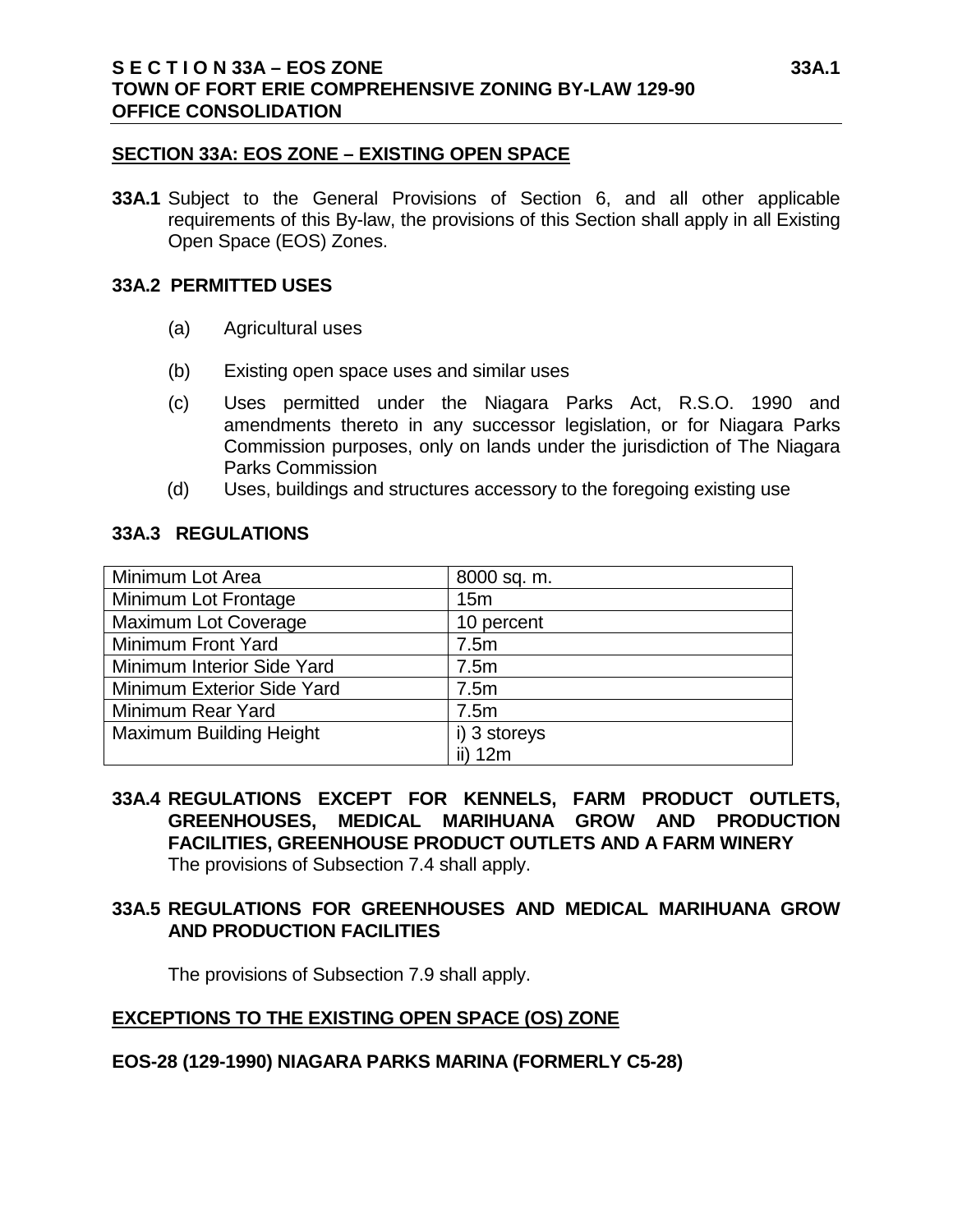### **S E C T I O N 33A – EOS ZONE 33A.2 TOWN OF FORT ERIE COMPREHENSIVE ZONING BY-LAW 129-90 OFFICE CONSOLIDATION**

Nothing shall prevent the continued use of the lands indicated as EOS-28 on Schedule "A" for uses pursuant to the Niagara Parks Act, a marina and associated uses, buildings and structures accessory thereto, providing buildings and structures are appropriately placed on the lands and floodproofed pursuant to Regulation 220 of The Niagara Peninsula Conservation Authority, and the regulations of the Ministry of Natural Resources.

## **EOS-31 (129-1990) College Road, south side, east of Sumner Road (FORMERLY OS-31)**

Nothing shall prevent the continuation of existing uses on the lands indicated as EOS-31 on Schedule 'A', however any expansion or introduction of any new use as permitted by the Existing Open Space (EOS) zone shall be subject to review by the Town and Ministry of Natural Resources due to the site's provincial significance (Sumner Road Woodlot).

### **EOS-95 (129-1990) Centralia Avenue, east side, south of Garrison Road (FORMERLY OS-95)**

Notwithstanding the provisions of the Open Space zone, the use of the lands indicated as EOS-95 on Schedule "A" shall be subject to the following regulations:

- (a) Cremations are not permitted.
- (b) The minimum front yard for monuments, buildings and structures shall be 30 metres. The burial of human remains shall not occur within the front yard.
- (c) A minimum 4.5 metre landscaping shall be provided and maintained where the OS-1 zone abuts the H zone.

### **EOS-96 (129-1990) Centralia Avenue, east side, south of Garrison Road (FORMERLY OS-96)**

Notwithstanding the provisions of the Existing Open Space zone, the use of the lands indicated as EOS-96 on Schedule "A" shall be subject to the following regulations:

- (a) The permitted uses of these lands are:
	- (i) those uses existing as of the date of this by-law's passing;
	- (ii) those works required to develop the lands for future cemetery purposes.
- (b) A minimum 4.5 metre landscaping strip shall be provided and maintained where EOS-96 zone abuts the H zone.

## **EOS-97 (129-1990) Centralia Avenue, east side, south of Garrison Road ( FORMERLY OS-97)**

Notwithstanding the provisions of the Existing Open Space zone, the use of the lands indicated as EOS-97 on Schedule "A" shall be subject to the following regulations:

- (a) These lands shall only be used for uses accessory to the uses permitted on land zoned EOS-97.
- (b) A minimum 4.5 metre landscaping strip shall be provided and maintained where the EOS-97 zone abuts the H zone.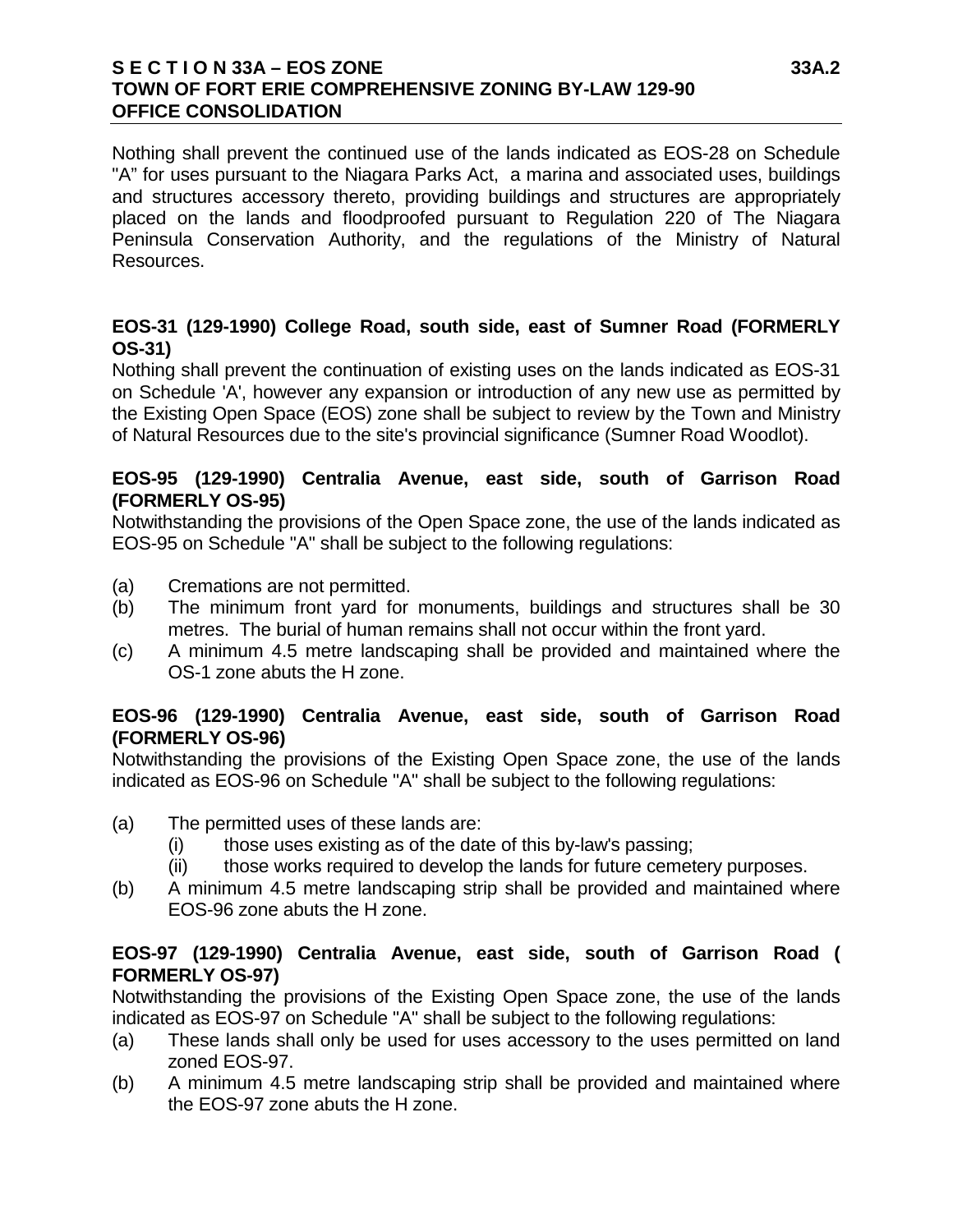## **EOS-100 (79-1993) 3570 Garrison Road (FORMERLY OS-100)**

These lands are zoned "Existing Open Space EOS-100 Zone" and all of the provisions that relate to lands zoned "Existing Open Space EOS Zone" by this by-law shall apply to those lands zoned "Existing Open Space EOS-100 Zone" except:

- (a) that notwithstanding the list of permitted uses set out in Subsection 33A.2 Permitted Uses in the "Existing Open Space OS Zone", the lands shown as "EOS-100" in Schedule A may only be used for a golf learning and training facility including a mini-put golf course and driving range and uses, buildings and structures accessory thereto, and;
- (b) that a minimum of 1 parking space be provided per tee for the driving range and a minimum of 1.25 parking spaces per hole for the mini-put golf course.

## **EOS-127 (223-1994) 1500 Gilmore Road (FORMERLY OS-127)**

These lands are zoned "Existing Open Space EOS-127 Zone" and all of the provisions that relate to lands zoned "Existing Open Space EOS Zone" by this by-law shall apply to those lands shown as "Existing Open Space EOS-127 Zone" on Schedule 'A' except that in addition to the permitted uses set out in Subsection 33A.2, these lands may also be used as a gaming premises with not more than 10 tables."

## **EOS-291 (147-1991) Ridge Road North, east side, @ Farm Road (FORMERLY OS-291)**

These lands are zoned "Existing Open Space EOS-291 Zone" and all the provisions that relate to lands zoned "Existing Open Space EOS Zone" by this by-law shall apply to those lands zoned "Existing Open Space EOS-291 Zone" except:

(a) that notwithstanding the requirements of Subsection 33A.2 - Permitted Uses, these lands shall only be used for existing uses that being vacant land and an existing framed garage and tin shed, and;

(b) that notwithstanding the requirements of Subsection 33A.3, the minimum lot area shall not be less than .48 hectares.

# **EOS-296 (129-1990) Abino Dunes Development, Point Abino Road South (FORMERLY OS-296)**

These lands are zoned "Existing Open Space EOS-296 Zone" and all the provisions that relate to lands zoned "Existing Open Space EOS Zone" by this by-law shall apply to those lands zoned "Existing Open Space EOS-296 Zone" except:

That part of the lands shown on Schedule "A" as Existing Open Space EOS Zone shall be used for no other purpose than: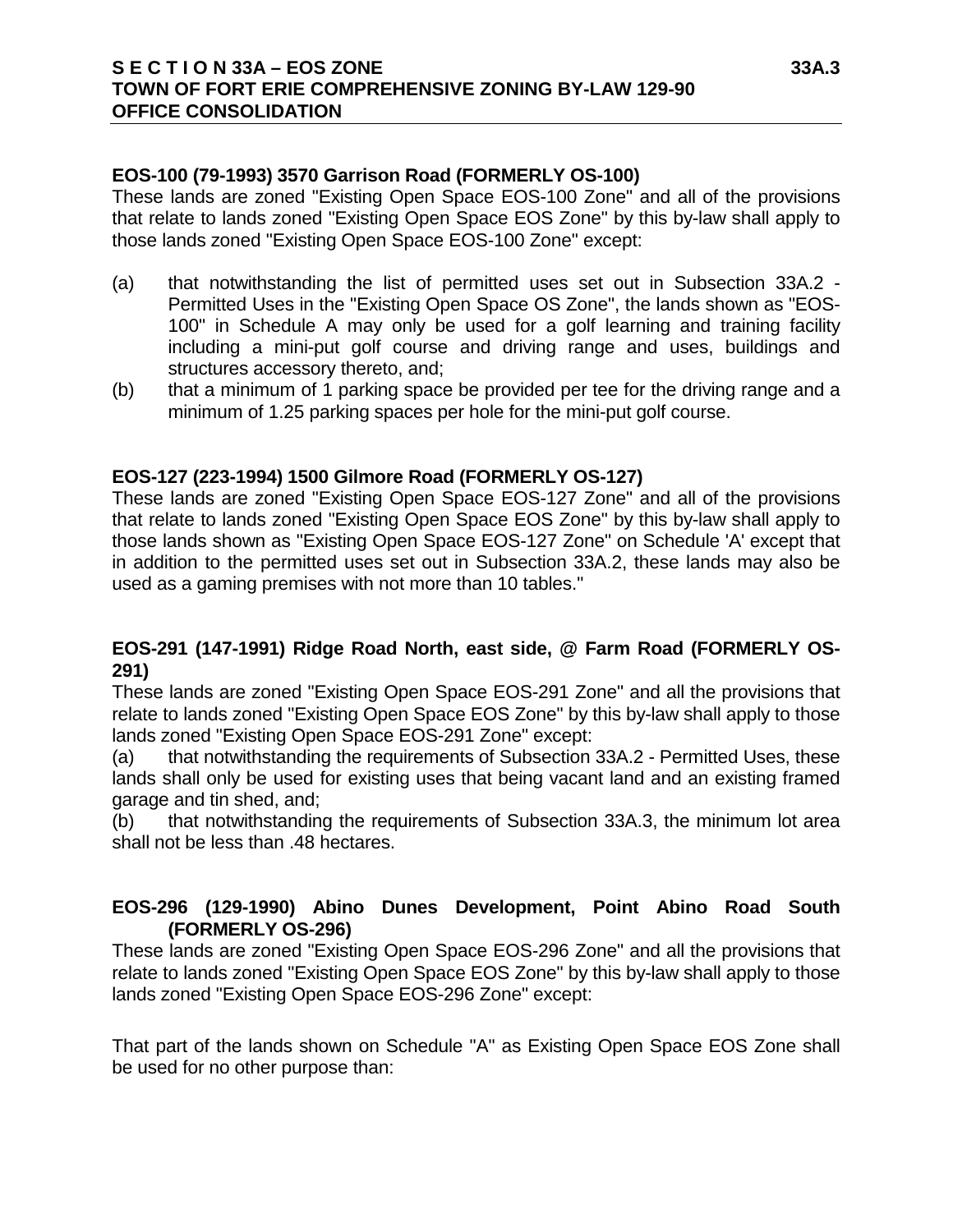### **S E C T I O N 33A – EOS ZONE 33A.4 TOWN OF FORT ERIE COMPREHENSIVE ZONING BY-LAW 129-90 OFFICE CONSOLIDATION**

(i) Maintenance buildings for the storage and repair of equipment required to maintain the subject lands;

(ii) A maximum of two dwelling units adjacent to maintenance buildings for the accommodation of maintenance staff, the location of each building to be approved by the Corporation of the Town of Fort Erie prior to construction;

(iii) Parking areas for use by visitors to the dwelling units upon the subject lands;

(iv) Recreational uses, including golf practice tees and greens, tennis courts, swimming pools, private recreational building, walking and hiking trails, lookouts and gazebos;

(v) Uses, buildings and structures accessory to the foregoing permitted uses.

#### **EOS-369 (H) (06-07) ZOOZ THEME PARK, 2821 STEVENSVILLE ROAD (RELOCATED FROM OS-369)**

These lands are zoned Existing Open Space Holding EOS-369 (H) Zone, and all of the provisions of By-law 129-90 as amended that relate to lands zoned Existing Open Space EOS Zone by this by-law shall apply to those lands zoned Existing Open Space Holding EOS-369 (H) Zone on the attached Schedule A subject to the following special provisions:

- a) Notwithstanding the list of permitted uses in Section 33A.2 the lands shown on Schedule A shall be limited to a Zoological Theme Park which may include an animal park, conservation and open space uses, recreational uses, a water park, amphitheatre, a mini-putt golf course, related education buildings, agricultural uses, an overnight campground, a veterinarian clinic, restaurants, one single detached dwelling, one accessory apartment and greenhouses.
- b) The water park shall be designed to be limited to a maximum capacity of 1000 persons.
- c) The amphitheatre shall be limited to a maximum capacity of 4500 persons and the number of major events exceeding 1000 persons shall be limited to 7 events in any one calendar year.
- d) The campground shall be limited to a maximum of 400 campsites of which 40 sites shall be permitted access to electrical, water and sewage pump-out services.
- e) All restaurants in total shall be limited to a combined maximum seating capacity of 800 persons
- f) Off-street parking for the Zoological Theme Park including all associated uses shall be provided at the rate of 2.4 spaces per acre plus 0.80 spaces per employee. The off-street parking requirement for a major event at the amphitheatre shall be at the rate of 1 space for every 4 persons in excess of the total parking required for the